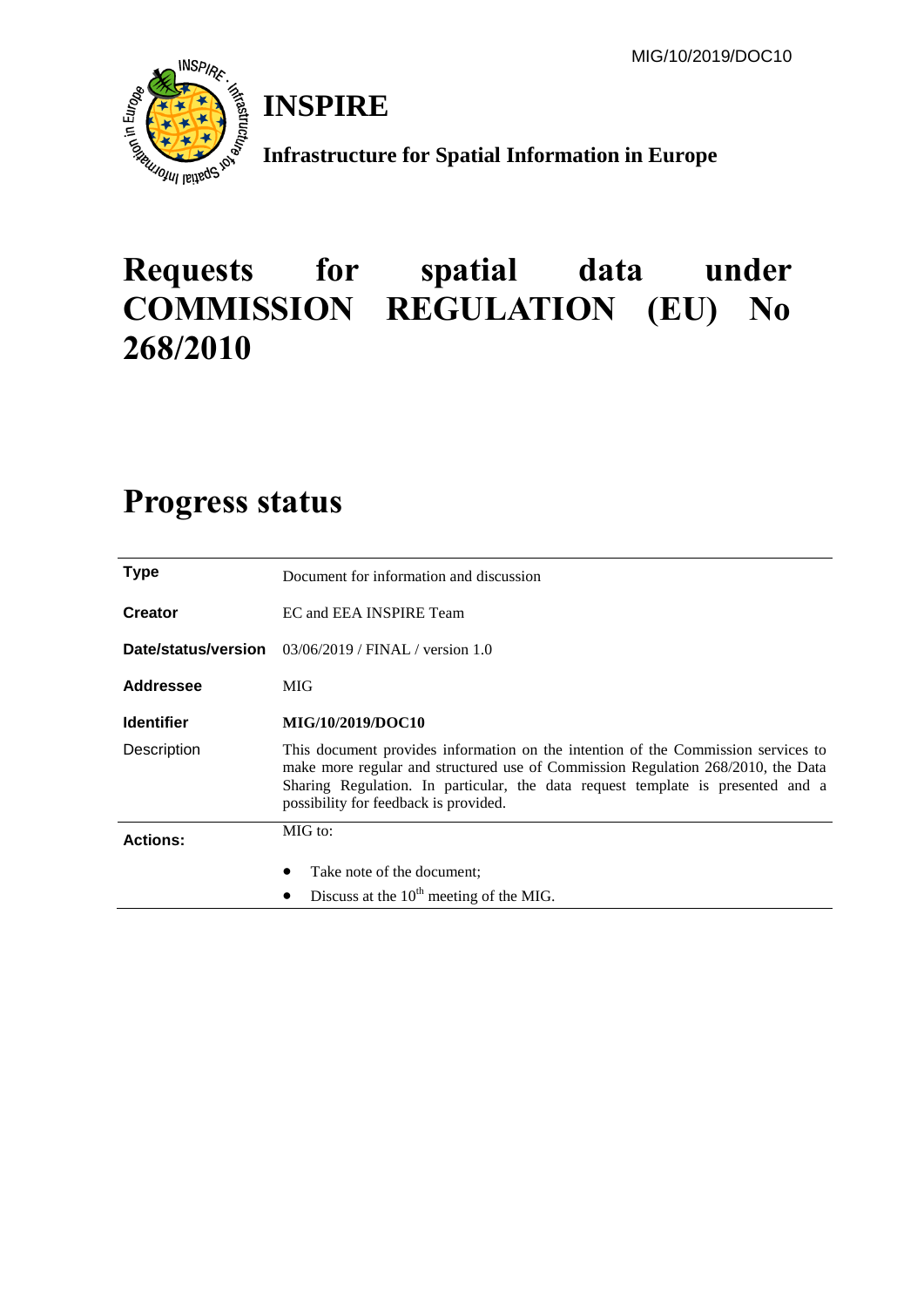# **Requests for spatial data under COMMISSION REGULATION (EU) No 268/2010**

[Commission Regulation (EU) No 268/2010 as regards the access to spatial data sets and services of the Member States by EU institutions and bodies under harmonised conditions]

#### **Introduction**

The Directive 2007/2/EC establishing an Infrastructure for Spatial Information in the EU (INSPIRE Directive) sets out a framework how Member States identify, document, share and harmonise the structure of a wide range of geospatial datasets, i.e. data that are linked to a location and used for the purpose of mapping a geospatial data analysis. The principle of this Directive is that existing geospatial data produced by/available in an administration must be made available to other administrations within a Member State, in another Member State or to EU institutions and bodies so that these other administrations can benefit from the use of such data.

A specific provision in this Directive is the possibility for EU institutions and bodies to request access to spatial data from the Member States. Upon such a request, Member States have to provide such data to the EU under harmonised conditions so that they can be used for policy making and implementation purposes.

#### **Background**

At EU level, there is a significant demand for geospatial data from all Member States to allow the creation of pan-European data products (such as maps) and the analysis of pan-European questions. E.g. Member States report the state and quality of the environment on air, water, nature etc. This allows for getting an EU picture on the state-ofimplementation and the level of protection of EU citizens. Such reported data are often geospatial and are published in the annual bathing water report, the air quality index or the state of nature report every six years.

There is an increasing number of spatial datasets available now and more importantly, the interest of using such data for EU level purposes increased significantly over the past year. E.g. the Reporting Fitness Check highlighted potential of increasing efficiency and reducing of administrative burden by using the spatial data services provided by the Member States in the context of environmental reporting. Furthermore and in response to these growing spatial information needs, several Directorates-General (AGRI, DIGIT, ENER, ENV, ESTAT, GROW, JRC, MARE, MOVE, REGIO) of the European Commission and European Agencies (EEA) have agreed that the Commission needs more and better quality geospatial data from official sources with European coverage.

The Regulation offers a clear and helpful possibility to request such datasets from some or all Member States and thereby implementing the approaches set out in the Commission's Digital Strategy as well as the Data Strategy which was recently adopted.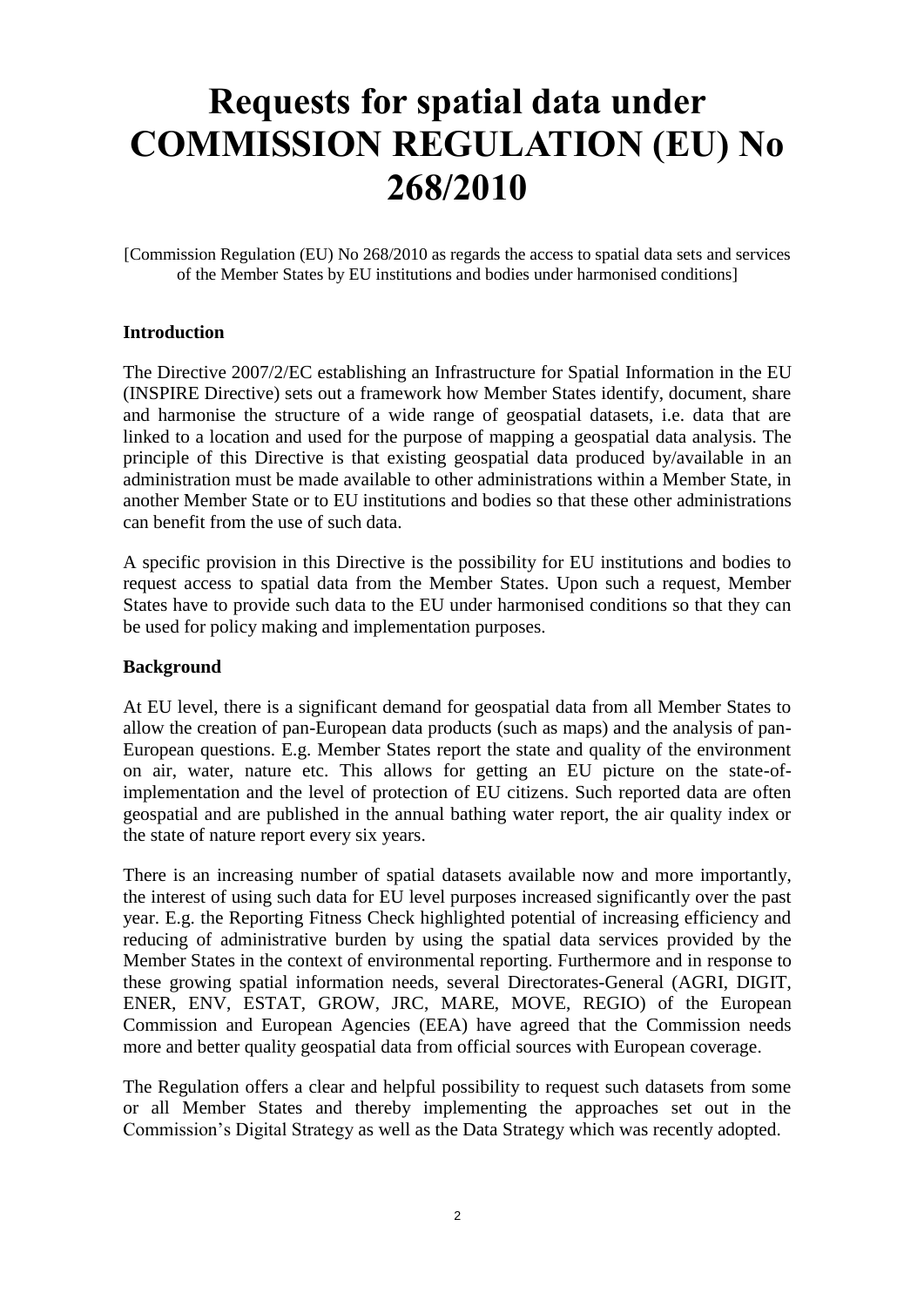Finally, national data are often needed for policy development, implementation or evaluation. This need is also laid down in the Better Regulation Guidelines.

#### **Legal base**

The Commission Regulation (EU) No 268/2010 was adopted in the context of the Directive 2007/2/EC establishing an Infrastructure for Spatial Information in the EU (INSPIRE).

Article 17 (8) of this Directive sets out that: "*Member States shall provide the institutions and bodies of the Community with access to spatial data sets and services in accordance with harmonised conditions*." The Commission Regulation defines these harmonised conditions.

The key provision of Regulation (EU) No 268/2010 is Article 7:

"*Member States shall provide access to spatial data sets and services without delay and at the latest within 20 days after receipt of a written request, unless otherwise agreed by mutual agreement between the Member State and the institution or body of the Community.*" The other articles deal with restriction on access, arrangements, use, metadata and transparency and will have to be assessed on a case-by-case basis.

In addition, the general definitions under the INSPIRE Directive 2007/7/EC are important in this context, in particular:

Article 3 (2): *"spatial data" means any data with a direct or indirect reference to a specific location or geographical area*;

Article 3 (3): *"spatial data sets" means an identifiable collection of spatial data*;

Article 4 (1): "*This Directive shall cover spatial data sets which fulfil the following conditions:*

- *a) They related to an area where a Member State has and/or exercises jurisdictional rights;*
- *b) They are in electronic format;*
- *c) They are held by or on behalf of the following: i) A public authority, […]*
	- *ii) A third party to whom the network has been made available in accordance with Article 12;*
- *d) They relate to one or more of the themes listed in Annex I, II or III.*"

Article 4 (4): "*This Directive does not require collection of new spatial data.*"

When a spatial data set is requested from a Member State, it is required to fulfil the obligation in particular in relation to:

- Metadata (Article 5)
- Spatial data services (view, discovery and download services) (Article 11)
- Interoperability (Article 7) and
- The INSPIRE Geoportal (Article 15).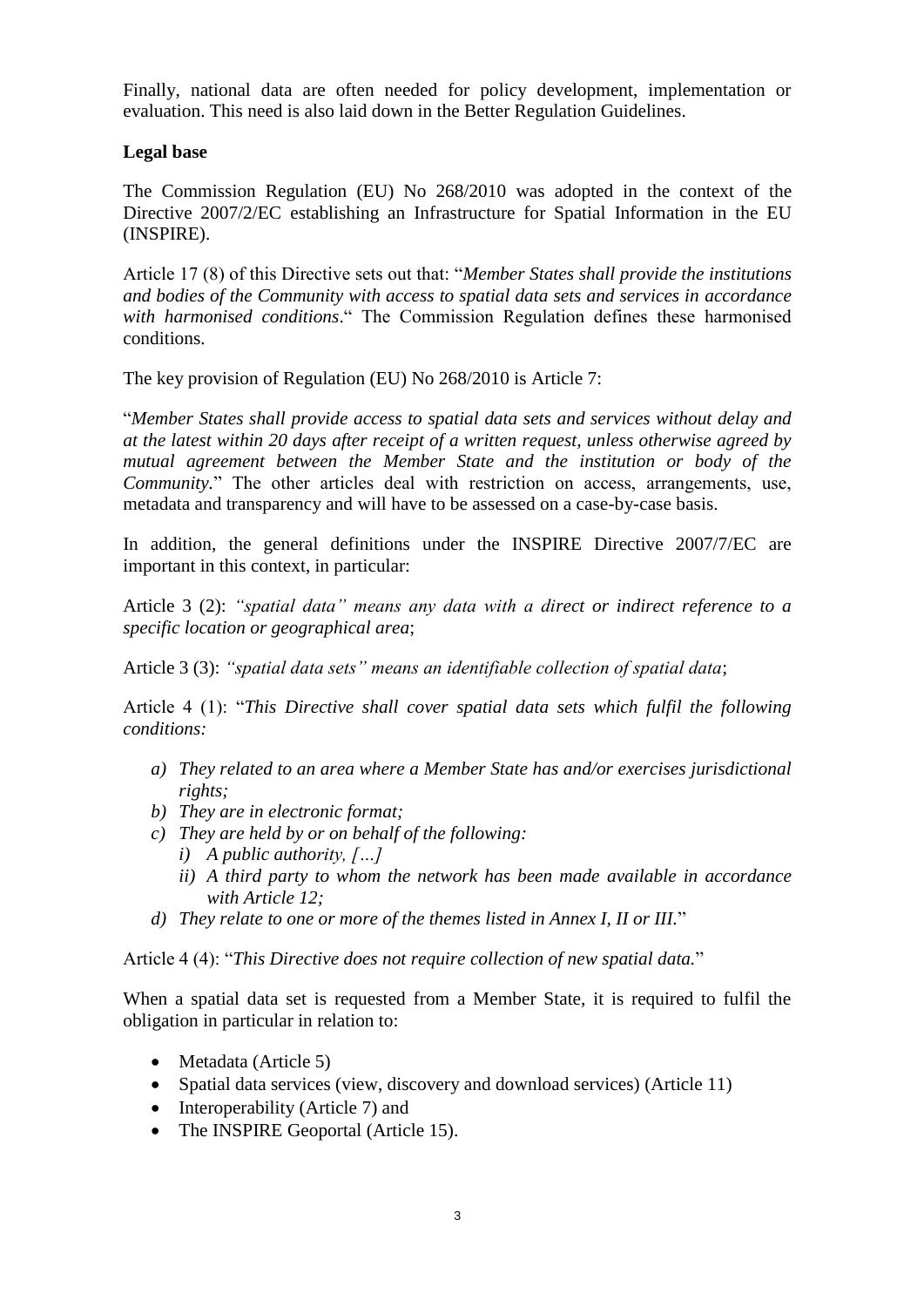In other words, the Member State will be asked to provide the requested data set through the INSPIRE Geoportal and by implementing articles 5, 7 and 11. To note, that most deadlines in the Directive have passed, only the obligation to ensure interoperability with the data specifications in relation to spatial data sets covered by Annex III of the Directive applies from 21/10/2020 onward only.

The enclosed data request form is designed to apply these provisions in a clear way when requesting data from Member States using this Regulation.

#### **Next steps**

The Commission services are currently finalizing the internal discussions and the necessary documentation to apply this procedure under Commission Regulation (EU) No 268/2010 in a coherent, coordinated and formally correct way from all Commission services. Once finalised, a first set of requests in expected to be issued in 2019. These requests will be linked to datasets already discussed with Member States (e.g. under the Copernicus programme or the ELISE project). Any request will be sent officially to the Permanent Representation of the Member States and in copy to the INSPIRE National Contact Point. The Commission services will also inform the INSPIRE MIG regularly about the requests issued and the experience with applying this Regulation.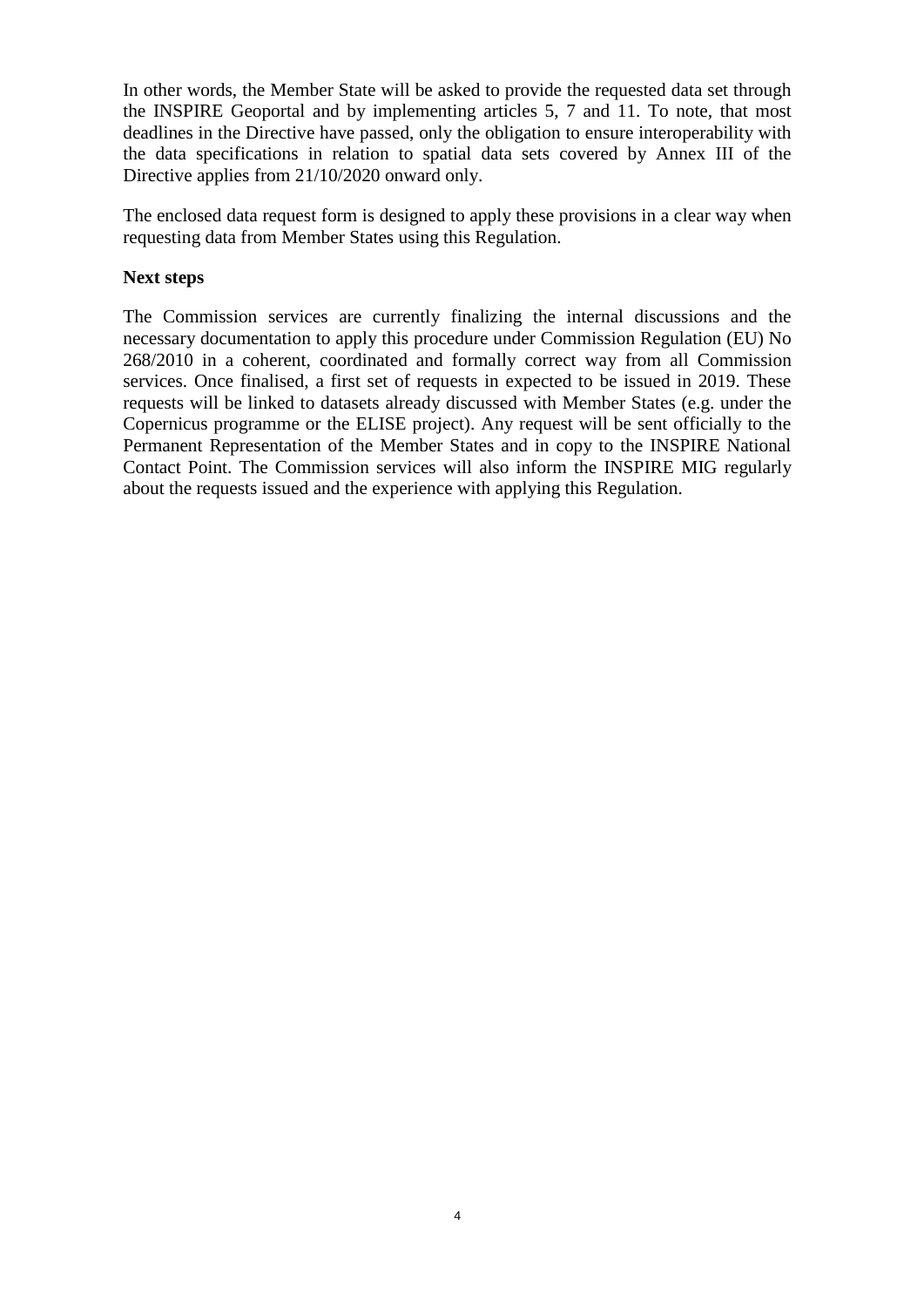### *Digital Spatial Data Request Form*

*for requesting spatial data under the INSPIRE Data Sharing Regulation (EU) No 268/2010 in the Commission.*

| A. Data Requestor Details |               |           |  |
|---------------------------|---------------|-----------|--|
|                           | DG            |           |  |
| Unit                      |               |           |  |
| <b>Contact</b>            |               | Name      |  |
| <b>Details</b>            | Contactperson | Email     |  |
|                           |               | Telephone |  |
|                           |               | Signature |  |

| <b>B.</b>           | Describe the spatial data you require                                            |                                                                                                                                        |                 |                                                                           |                 |              |                          |  |
|---------------------|----------------------------------------------------------------------------------|----------------------------------------------------------------------------------------------------------------------------------------|-----------------|---------------------------------------------------------------------------|-----------------|--------------|--------------------------|--|
|                     | Describe the<br>data (objects<br>of interest,<br>geometry and<br>attributes)     | Geometry                                                                                                                               |                 | $\Box$ Vector ( $\Box$ Point - $\Box$ Line - $\Box$ Polygon) -            |                 |              |                          |  |
|                     |                                                                                  |                                                                                                                                        |                 | $\Box$ Raster                                                             |                 |              |                          |  |
|                     |                                                                                  | Objects of<br>Interest (e.g.<br>roads, rivers,<br>buildings,<br>species<br>distribution ,<br>please<br>describe).<br><b>Attributes</b> |                 |                                                                           |                 |              |                          |  |
|                     |                                                                                  | (please<br>describe)                                                                                                                   |                 |                                                                           |                 |              |                          |  |
| <b>Spatial Data</b> |                                                                                  | As a Service                                                                                                                           |                 | $\Box$ View service - $\Box$ Download service ( $\Box$ File - $\Box$ API) |                 |              |                          |  |
| <b>Description</b>  | <b>Distribution</b>                                                              | As a file                                                                                                                              |                 | □ ESRI Shapefile - □ GML - □ GeoJSON - □                                  |                 |              |                          |  |
|                     |                                                                                  | (specify                                                                                                                               |                 | GeoPackage - $\Box$ TIFF - $\Box$ IMG - $\Box$ GRID                       |                 |              |                          |  |
|                     |                                                                                  | format)                                                                                                                                |                 | Other (please specify):                                                   |                 |              |                          |  |
|                     |                                                                                  | $\Box$ Location Map showing area of interest is supplied.                                                                              |                 |                                                                           |                 |              |                          |  |
|                     | Describe your<br>area of<br>interest using<br>ONF of the<br>following<br>options | Boundary polygon in spatial data format is supplied. Please zip all<br>files if attached to email.                                     |                 |                                                                           |                 |              |                          |  |
|                     |                                                                                  | Placename<br>$\Box$                                                                                                                    |                 |                                                                           |                 |              |                          |  |
|                     |                                                                                  | Bounding coordinates of area                                                                                                           |                 |                                                                           |                 |              |                          |  |
|                     |                                                                                  | <b>NUTS code</b>                                                                                                                       |                 |                                                                           |                 |              |                          |  |
|                     | Describe the<br>scale of use                                                     | $\Box$ Global                                                                                                                          | $\Box$ European | $\Box$ National                                                           | $\Box$ Regional | $\Box$ Local | $\Box$ Location<br>based |  |